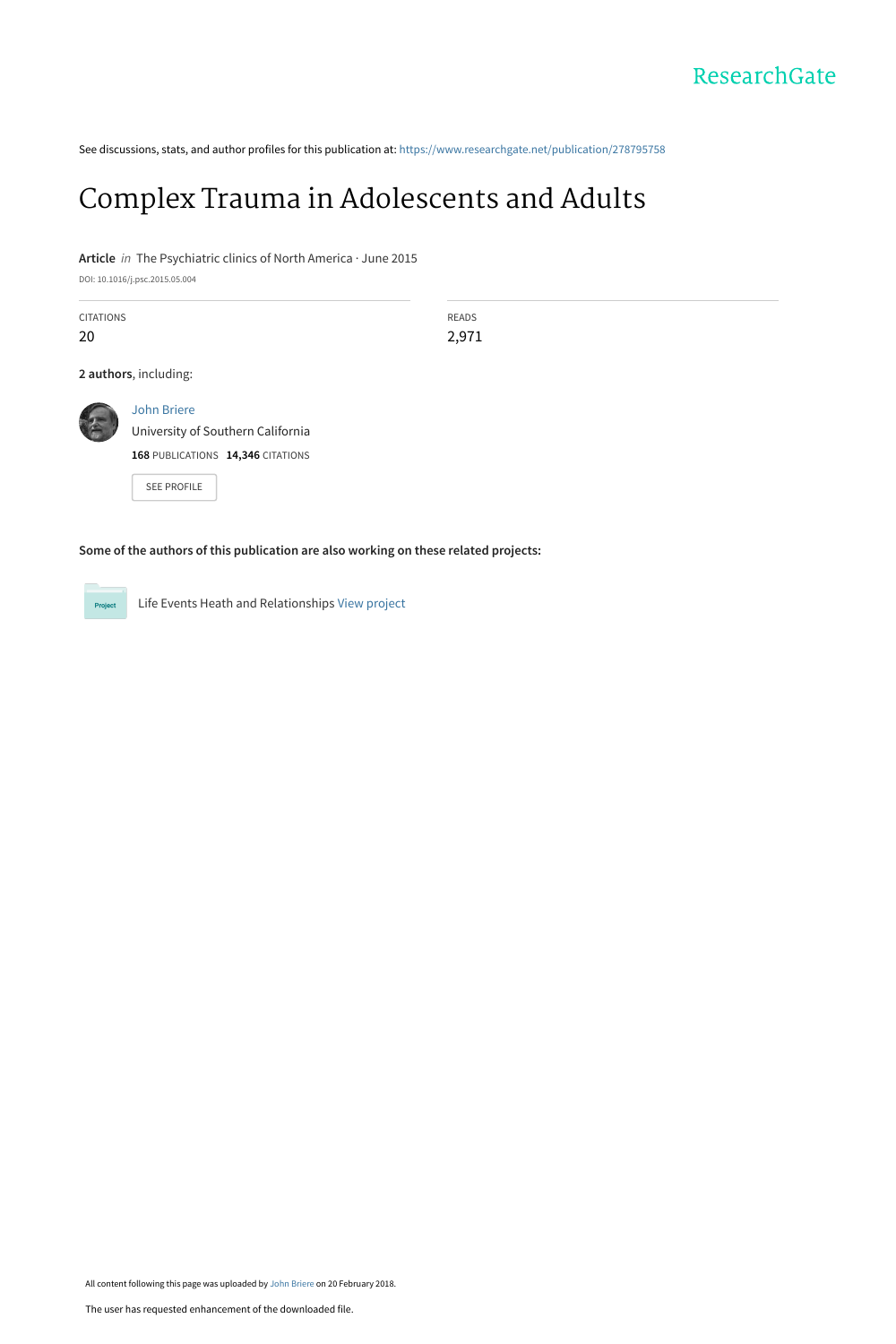

# Complex Trauma in Adolescents and Adults Effects and Treatment

John Briere, PhD<sup>\*</sup>, Catherine Scott, MD

## **KEYWORDS**

• Complex trauma • Trauma • PTSD • Complex PTSD • Treatment of complex trauma

## KEY POINTS

- Exposure to multiple interpersonal traumas over the life span can have significant later psychological effects, both on the likelihood of posttraumatic stress disorder (PTSD) in response to a given stressor and in terms of a wide range of other symptoms and problems.
- Complex trauma can sometimes result in what has been referred to as complex PTSD, developmental trauma disorder, or enduring personality change after catastrophic events, often involving some combination of relational dysfunction, affect dysregulation, identity disturbance, and dysfunctional behavior.
- There are several empirically validated psychological and pharmacologic treatments relevant to complex trauma, most of which target individual symptom clusters.
- Psychological treatments for complex trauma effects tend to focus on processing trauma memories and cognitions and developing affect regulation skills and coping responses.
- Although selective serotonin reuptake inhibitors and related drugs can be helpful for the posttraumatic stress that sometimes follows complex trauma exposure, there are less data to suggest that the other, more personality-level difficulties associated with complex trauma respond well to pharmacologic interventions.

Recent research indicates that the number and variety of interpersonal traumas an individual has experienced over his or her lifespan significantly predicts the extent and composition of his or her subsequent psychological symptoms and disorders. At high levels, this phenomenon is referred to as *complex trauma*, defined as exposure to

E-mail address: [jbriere@usc.edu](mailto:jbriere@usc.edu)

Psychiatr Clin N Am 38 (2015) 515–527 <http://dx.doi.org/10.1016/j.psc.2015.05.004> **[psych.theclinics.com](http://psych.theclinics.com)** 0193-953X/15/\$ – see front matter 2015 Elsevier Inc. All rights reserved.

Neither Dr J. Briere nor Dr C. Scott has commercial or financial conflicts of interest to declare. Preparation of this review was supported by grant No. 1U79SM061262-01 from the Substance Abuse and Mental Health Administration, U.S. Department of Health and Human Services. Department of Psychiatry and Behavioral Sciences, Keck School of Medicine, University of Southern California, Los Angeles, CA 90089, USA

<sup>\*</sup> Corresponding author. USC Psychiatry, Clinical Sciences Center, 2250 Alcazar Street, Suite 2200, Los Angeles, CA 90089.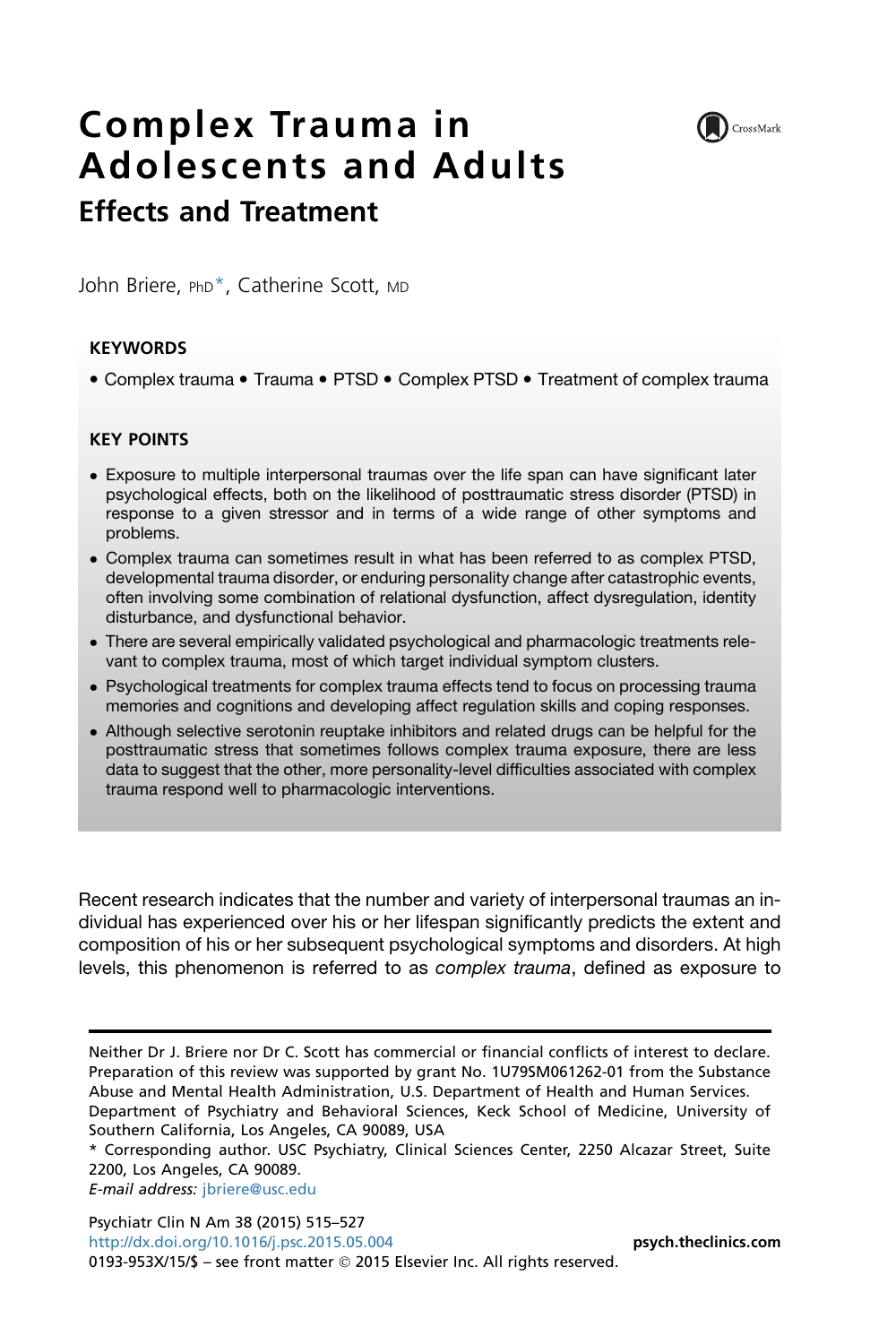multiple, often prolonged or extended traumas over time, potentially including events such as rape, physical assault, sex trafficking, torture, and combat and frequently in the context of previous childhood abuse and/or neglect.<sup>[1,2](#page-8-0)</sup> As described in this article, complex trauma exposure not only increases the likelihood of posttraumatic stress in response to a given event but it also can result in several simultaneously presenting but phenomenologically discrete psychological difficulties, described in the empirical literature as *symptom complexity*. [3–5](#page-8-0)

Research on the effects of complex trauma has had significant impacts on empirical and clinical models of posttraumatic distress and disorder. Most importantly, it reinforces the notion of multidimensional symptoms arising from multiple traumatic events and challenges traditional assumptions regarding the single-event cause of posttraumatic stress disorder (PTSD).

## RISK OF POSTTRAUMATIC STRESS DISORDER

PTSD, as defined by the *Diagnostic and Statistical Manual of Mental Disorders* (Fifth Edition) (*DSM-5*), consists of 4 clusters or symptom dimensions: re-experiencing of the traumatic event; avoidance of trauma-relevant stimuli; numbing, negative cognitions, and mood; and hyperarousal and hyperreactivity.[6](#page-8-0) Historically, *DSM-III* through *DSM-IV* linked all the symptoms of PTSD to a single traumatic event, such as an instance of sexual or physical assault or a natural disaster. As a result, by definition, PTSD could not be diagnosed if some of its symptoms, for example, flashbacks or numbing, arose from one trauma and others, for example, hyperarousal or effortful avoidance, were related to one or more other traumatic events.

Despite this narrow trauma requirement, a study of more than 2000 nonclinical individuals indicated that previous exposure to multiple traumatic events was associated with a greater risk of PTSD in response to a current (index) trauma and that multiple previous traumas had a stronger effect than did a single event.<sup>[7](#page-8-0)</sup> Similarly, data from the World Health Organization's World Mental Health Survey Initiative (combined  $N = 51,295$ ) found that approximately 20% of people with PTSD, if asked, attributed their disorder to the effects more than a single traumatic event. This study also indicated a risk threshold of 4 traumatic events, at or greater than which PTSD tended to involve greater functional impairment, more chronic symptoms, earlier onset, greater hyperarousal, and higher comorbidity with mood and anxiety disorders. $8$  Other studies also have found that previous traumas increase the likelihood of PTSD in response to a later trauma as well as indicate that multiple trauma exposures are the norm in the general population rather than the exception.<sup>[9,10](#page-8-0)</sup>

These findings suggest that although an index traumatic event may be immediately associated with the development of PTSD, this trauma may best be understood in some cases as the tipping point for the cumulative impacts of prior, more complex traumas. Apropos of this, *DSM-5* criterion A for PTSD specifies traumatic "*event(s)*",<sup>6(pp271, 272)</sup> in contrast to previous DSM's requirement of a single traumatic event. This *DSM* transition from a single-trauma to a potentially multi-trauma criterion highlights the notion that PTSD can arise from complex trauma, perhaps especially when it is accompanied by other symptoms and difficulties.<sup>[9](#page-8-0)</sup>

### RISK OF COMPLEX OUTCOMES

Because complex trauma typically involves exposure to multiple types of events, it is logical to assume that their combined effects might also be complex. For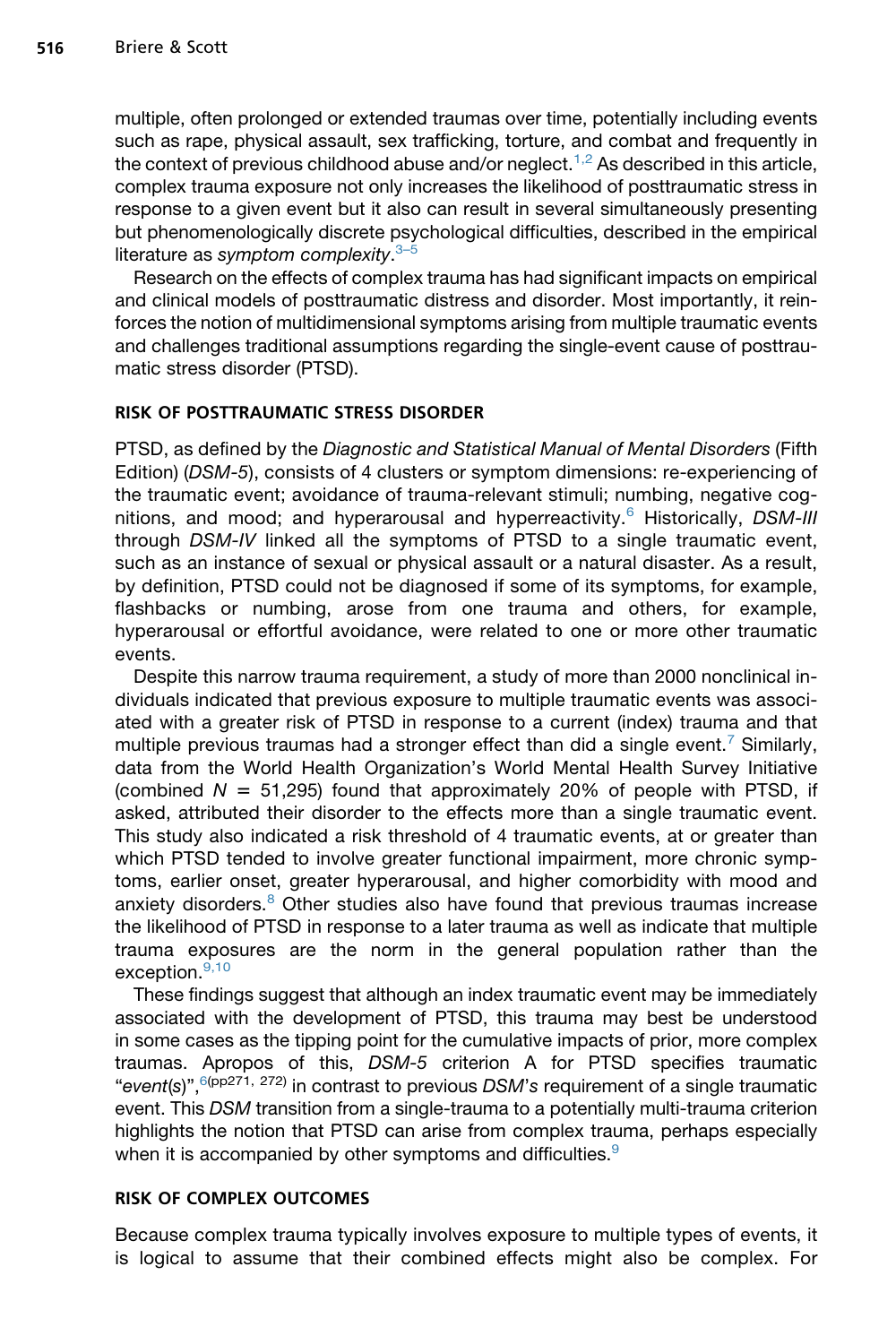example, sexual assaults are often associated with different outcomes than physical assaults; the effects of disaster can differ from those of interpersonal trauma; and childhood maltreatment often has different impacts than adolescent or adult victimization,<sup>[11](#page-9-0)</sup> such that an accumulation of different traumas generally leads to a wider range of symptom types. Further, trauma is, itself, a risk factor for revictimization at later points in time<sup>[12](#page-9-0)</sup> and, thus, even more complex outcomes.

Other variables further complicate this clinical picture. Multiple trauma exposures are frequently associated with reduced affect regulation capacity, $13$  premorbid or comorbid anxiety, depressive or personality-level disorders,  $8,14$  impulsivity,  $15$  disso-ciation,<sup>[16](#page-9-0)</sup> drugs or alcohol abuse,<sup>[17](#page-9-0)</sup> and a history of insecure parent-child attach-ment.<sup>[2](#page-8-0)</sup> These phenomena not only represent complex posttraumatic outcomes, they can intensify or mediate the effects of trauma exposure.<sup>[7,16](#page-8-0)</sup> Finally, posttraumatic symptoms may motivate subsequent maladaptive coping responses, such as suicidality related to sustained posttraumatic stress<sup>[18](#page-9-0)</sup> and avoidance activities, such as dissociation and substance abuse in response to trauma-related dysphoria.<sup>[17,19](#page-9-0)</sup>

Given these findings, it is not surprising that a history of complex trauma exposures is associated with multiple symptoms or symptom clusters experienced simultaneously by the same individual. Although the literature describes an extensive list of these outcomes, $1-3,20-23$  clinical researchers have repeatedly identified a more specific group of psychological symptoms and problems, generally involving self-related difficulties, $<sup>1</sup>$  $<sup>1</sup>$  $<sup>1</sup>$  such as affect dysregulation, relational disturbance</sup> (including abandonment concerns and interpersonal sensitivity), identity problems, cognitive distortions, somatization, and avoidance responses such as dissociation, substance abuse, and self-injurious behavior.<sup>[1,20,22,23](#page-8-0)</sup> Despite the overlap of many of these symptoms and problems with diagnostic features of borderline personality disorder, $24$  their relationship to multiple childhood and adult traumas, and the frequent copresence of posttraumatic stress symptoms, have led them to be characterized as *complex PTSD*, [22](#page-9-0) *disorders of extreme stress not otherwise specified*, [23](#page-9-0) *developmental trauma disorder*, [25](#page-9-0) *self-capacity disturbance*, [11](#page-9-0) and *enduring personality change after catastrophic events* (EPCACE).[26](#page-9-0) Most recently, the proposed *International Classification of Diseases*, *11th Revision*, is slated to replace EPCACE with a diagnosis of *complex PTSD*. There is controversy, however, regarding whether such disturbance reflects a specific syndrome, as opposed to dimensions of symptoms that vary according to characteristics and developmental timing of the traumas involved. $1,23$ 

## TREATMENT OF COMPLEX TRAUMA-RELATED DISTURBANCE

Because complex posttraumatic outcomes are, by definition, wide ranging, there are several psychological and psychopharmacological interventions relevant to their treatment. In both psychological and biological domains, these can be divided into single- and multi-target treatments. Most single-target interventions address one aspect of complex trauma outcomes, although they may have additional effects. For example, exposure therapy is targeted at symptoms of PTSD but also impacts trauma-related cognitive distortions<sup>[27](#page-9-0)</sup>; the selective serotonin reuptake inhibitors (SSRIs) have effects not only on PTSD but also on depression and anxiety. $^{28}$  $^{28}$  $^{28}$ Multi-target interventions, on the other hand, often consist of several different components and have been developed explicitly to address a wider range of trauma symptoms.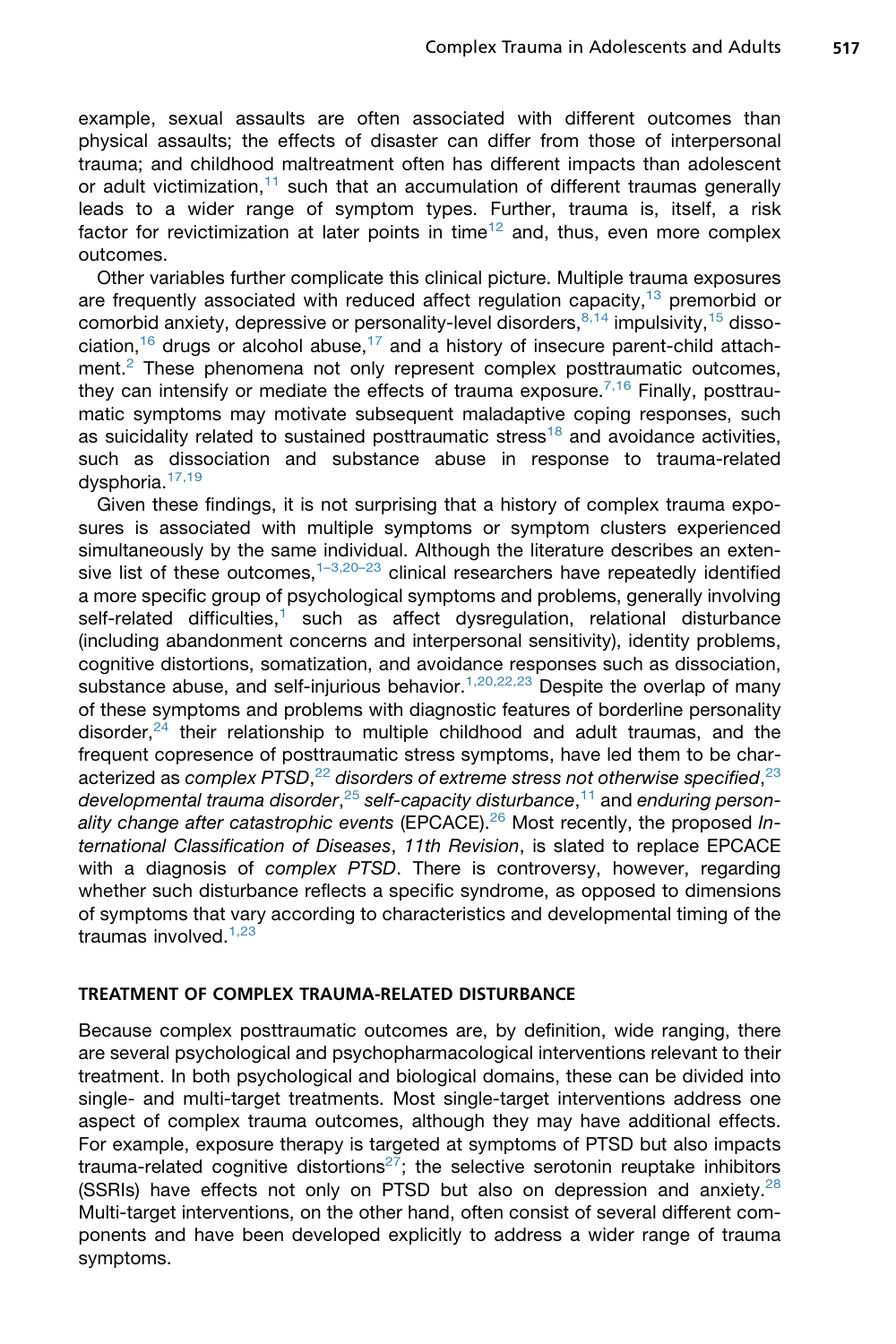## Psychological Interventions

Treatments for complex posttraumatic outcomes generally consist of (1) cognitivebehavioral therapy (CBT), (2) affect regulation and coping skills training, (3) relational/psychodynamic approaches, and (4) multi-target intervention models. These methodologies are briefly presented later, primarily for clinically referred older adolescents and adults.

## Cognitive-behavioral

CBT is described in the trauma literature as the most commonly applied empirically based treatment of PTSD and, to a lesser extent, acute stress disorder  $(ASD)$ <sup>[29,30](#page-10-0)</sup> The most efficacious aspects of CBT for trauma symptoms seem to be *therapeutic exposure*, involving the activation and habituation and/or extinction of trauma-related memories within the context of a safe therapeutic environment,<sup>[27](#page-9-0)</sup> and *cognitive processing*, during which negative thoughts and schemas, such as self-blame, helplessness, and overgeneralized danger appraisals, are explored, challenged, and ideally replaced with more accurate information. $31$  Also potentially included in this domain is *eye movement desensitization and reprocessing*, [32](#page-10-0) during which the client recalls a traumatic event, focuses on his or her internal responses, and then, typically, tracks the therapist's finger as it moves across his or her visual field. Each of these methodologies has been shown in outcome studies to reduce symptoms associated with PTSD<sup>[29](#page-10-0)</sup>

## Affect regulation training

A second form of psychological treatment attends less to the direct processing of traumatic memories and cognitions and more to the development of affect tolerance and regulation as well as emotional coping skills. This distinction is often important in the treatment of complex trauma effects because affect dysregulation is associated with affective instability, difficulties in tolerating and processing potentially overwhelming traumatic memories, and the use of maladaptive coping strategies, such as substance abuse, excessive dissociation, self-injury, dysfunctional sexual behavior, and binge-purge eating. $33$  Empirically based interventions in this area teach several skills, including emotion identification, increased selfawareness, relaxation, mindfulness, de-escalation of catastrophic cognitions, and the development of coping strategies to deal with triggered trauma-related thoughts and feelings.  $34-39$ 

## Psychodynamic

A third class of interventions in complex trauma effects includes those calling on psychodynamic and relational principles and therapies. Although less studied in the empirical literature, a limited number of studies suggest that relational/dynamic treatments can be helpful in the treatment of the self-related aspects of complex trauma, including interpersonal dysfunction, attachment-related problems, and identity disturbance.[30,40](#page-10-0) It is likely that, among other components, these treatments call on the most powerful common factors identified in psychotherapy outcome research: a positive therapeutic relationship, empathy, warmth, attunement, and positive regard. $41$ 

## Multi-target therapies

Although the 3 approaches described here have demonstrated efficacy for traumarelated symptoms and problems, the breadth and range of complex posttraumatic symptoms often require more than one interventional modality. For example, although CBT might be helpful resolving a client's trauma-related flashbacks and hyperarousal, he or she might additionally require affect regulation interventions to address his or her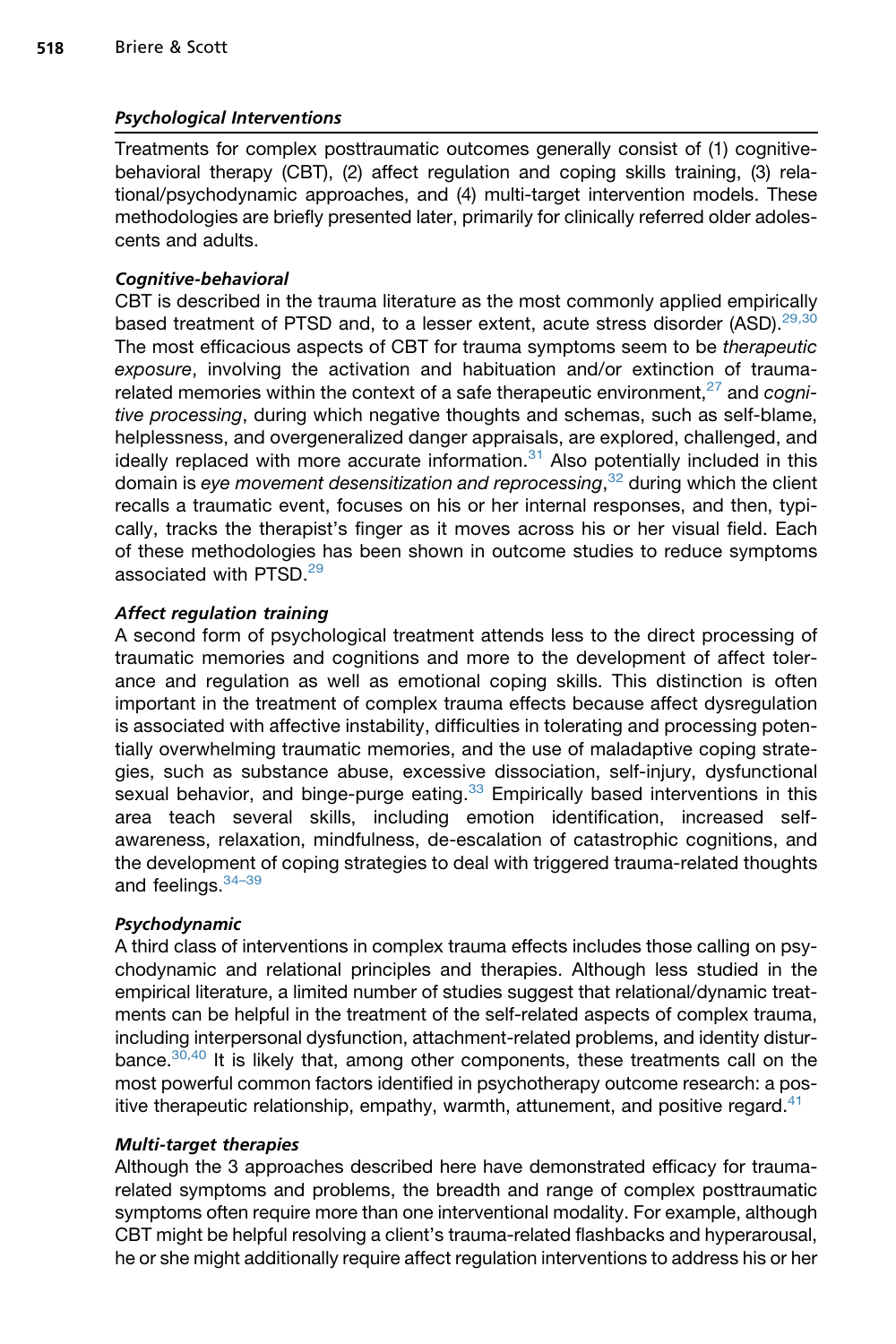impulsive or self-injurious behavior, both of which might be most helpful in the context of a caring and attuned therapeutic relationship.

For this reason, there are currently several empirically based, multi-target interventions available for the treatment of complex trauma effects. Among these are dialectical behavior therapy (DBT)<sup>38</sup> and skill training in affect regulation (STAIR),  $36$  along with several programs developed specifically for adolescents, including Attachment, Self-Regulation, and Competency<sup>[37](#page-10-0)</sup>; Integrative Treatment of Complex Trauma for Adolescents<sup>35</sup>; and Structured Psychotherapy for Adolescents Responding to Chronic Stress.<sup>42</sup> Two of the best known of these approaches for adults, DBT and STAIR, have especially encouraging treatment outcome data for the treatment of complex trauma symptoms, 38,43 although DBT originally identified borderline personality disorder (BPD) as its focus. Almost all these hybrid interventions stress some combination of the following:

- A positive therapeutic relationship, characterized by caring, attunement, compassion, and boundary awareness
- When appropriate, affect regulation training before major emotional processing of trauma is initiated
- Titrated therapeutic exposure, in which the client is only asked to recall and process traumatic memories that do not exceed his or her affect regulation capacity and, thus, do not overwhelm or retraumatize
- Cognitive and relational processing of negative attachment and relational schema
- Strategies for the management of posttraumatic triggers and activated emotional states

## Pharmacotherapeutic Interventions

There is a dearth of literature on the pharmacotherapy of complex posttraumatic stress. The multidimensional nature of complex trauma presentations makes outcome research into this area particularly challenging: comorbidities, such as medical problems, ongoing domestic violence and other maltreatment, substance use, suicidal ideation, and dissociation, are typically excluded from treatment outcome studies.<sup>[44](#page-10-0)</sup> MEDLINE searches for pharmacotherapy of *complex trauma*, *disorders of extreme stress not otherwise specified*, *self-capacities disturbance*, and *affect regulation/affect tolerance* yield virtually no results. Thus, treatment of complex trauma presentations must be adapted from the literature on PTSD, borderline personality disorder, and dissociation and most often involves targeting the various symptom clusters rather than specific diagnostic categories. $33$ 

## Pharmacotherapy of Posttraumatic Stress Disorder

It must be noted that pharmacotherapy for PTSD is typically not curative and that generally the amount of symptom reduction obtained with psychotherapy is larger than that associated with pharmacology. $45,46$  On the other hand, several medications have been found to be useful in the treatment of PTSD and other potential complex trauma ef-fects.<sup>[33](#page-10-0)</sup> Because there is less research available on the biological treatment of trauma symptoms in adolescents, this review is limited to pharmacotherapy with adults.

## Antidepressants

The SSRIs are generally considered first-line pharmacotherapy for PTSD.<sup>[28](#page-9-0)</sup> At this time, the only medications approved by the Food and Drug Administration for the treatment of PTSD are SSRIs: sertraline and paroxetine. Randomized placebocontrolled trials (RCTs) of SSRIs including sertraline, paroxetine, and fluoxetine $47-49$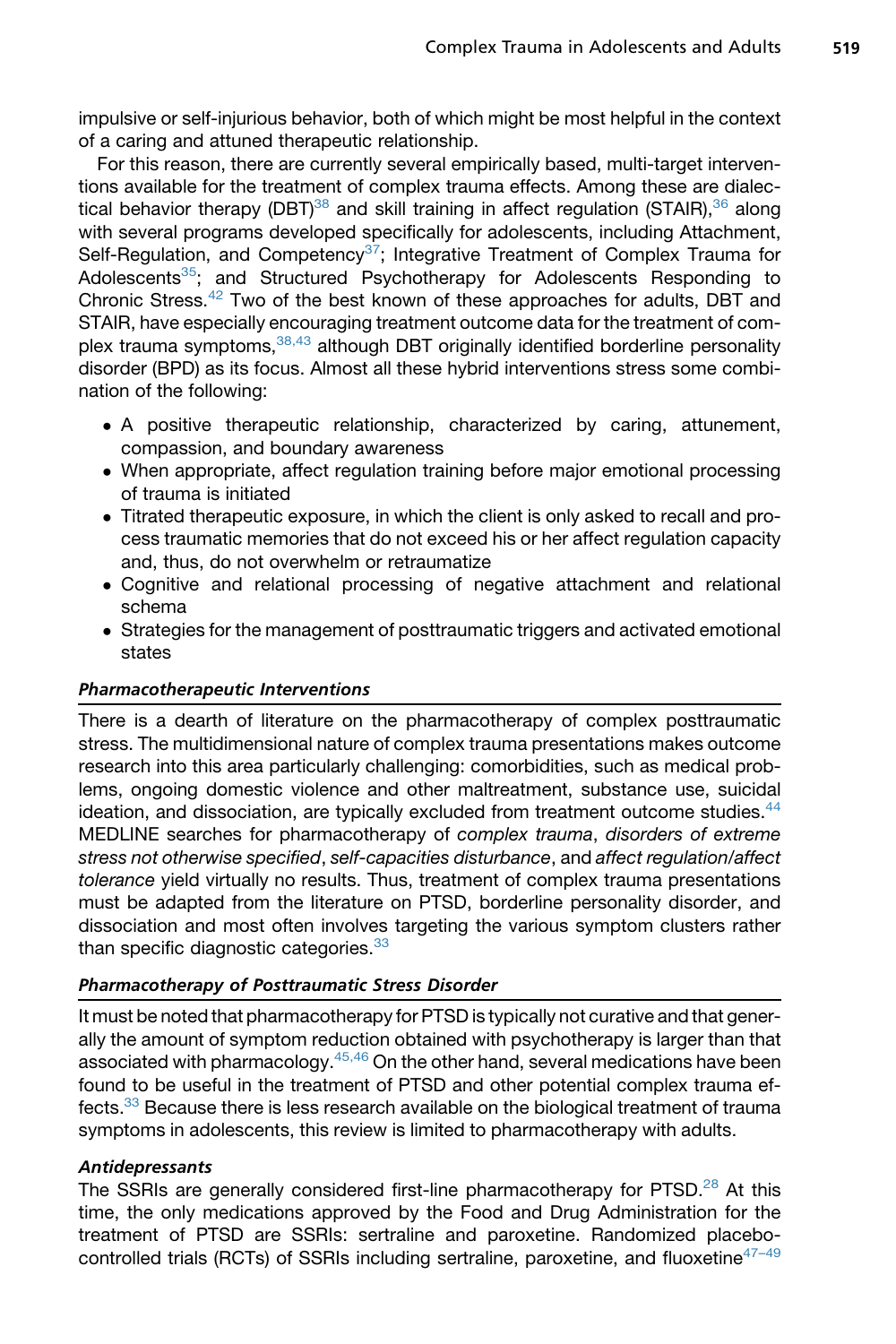have demonstrated efficacy across all 3 *DSM-IV* PTSD symptom clusters (re-experiencing, hyperarousal, and avoidance) and are now widely prescribed for posttraumatic stress. As SSRIs are also the first-line treatment of other anxiety and depressive disorders, SSRIs may be used to address this broader spectrum of comorbidity in complex trauma.

Other antidepressants also have been investigated, with mixed results. Venlafax $ine<sup>50</sup>$  and mirtazapine<sup>[51](#page-11-0)</sup> seem promising, whereas bupropion shows less potential efficacy.[52](#page-11-0) Monoamine oxidase inhibitors and tricyclic antidepressants seem to be similarly equivocal $53,54$ ; given their high number of side effects, as well as lethality in overdose, these medications are not currently recommended for PTSD.

## Benzodiazepines

Benzodiazepines are generally contraindicated for traumatized individuals, except when they are necessary for downregulation of severe acute anxiety or panic.<sup>[55](#page-11-0)</sup> Research with benzodiazepines has overwhelmingly indicated that they are specif-ically unhelpful in ameliorating the symptoms of PTSD<sup>[56](#page-11-0)</sup> and may in fact increase the risk for later PTSD. $57,58$  In complex trauma presentations, particular caution is warranted when prescribing benzodiazepines, given their tolerance effects and addictive potential.<sup>[33](#page-10-0)</sup>

## Mood stabilizers

Data on mood stabilizers in PTSD are sparse; most studies involve small sample sizes, are not randomized, and results are equivocal. Researchers have investigated lamo-trigine,<sup>[59](#page-11-0)</sup> divalproex sodium,<sup>[60](#page-11-0)</sup> carbamazepine,<sup>[61](#page-11-0)</sup> and tiagabine.<sup>[62](#page-11-0)</sup> Mood stabilizers are not considered a primary treatment of PTSD.

## Adrenergic agents

Both alpha- and beta-adrenergic blocking agents have been investigated in the treat-ment of PTSD. Although some open trials indicate promise, [63,64](#page-11-0) data from larger studies suggest that beta-blockers are not effective in either preventing PTSD or ameliorating symptoms.<sup>[65,66](#page-12-0)</sup> However, several open trials of clonidine<sup>[67,68](#page-12-0)</sup> and RCTs of prazosin<sup>[69,70](#page-12-0)</sup> indicate that alpha-blockade is useful for improving sleep and reducing nightmares and trauma-related dream content in PTSD.

## **Antipsychotics**

There has been much interest in antipsychotics for PTSD; despite the limited evidence of effectiveness, they are used with some frequency in clinical practice. Of the secondgeneration antipsychotics, risperidone and olanzapine have been evaluated in RCTs. Initial studies of risperidone were promising<sup>[71,72](#page-12-0)</sup>; however, in a recent 6-month multicenter RCT with more than 300 subjects, risperidone was not associated with a reduction in symptoms of anxiety, depression, or PTSD. $^{73}$  $^{73}$  $^{73}$  Similarly, although an initial RCT of olanzapine as an adjunctive treatment indicated moderate response in symptoms, $74$  a second found no benefit over placebo.<sup>[75](#page-12-0)</sup> The single RCT of olanzapine monotherapy<sup>[76](#page-12-0)</sup> did show a robust response in 70% of the treated individuals but has not been replicated.

The aforementioned results are interpreted variously, with some reviewers suggesting that antipsychotics show promise for the treatment of  $PTSD<sup>77</sup>$  $PTSD<sup>77</sup>$  $PTSD<sup>77</sup>$  whereas others conclude that there is not a role for antipsychotics as a first-line treatment.<sup>[28](#page-9-0)</sup> Accord-ing to the American Psychiatric Association's (APA) guidelines,<sup>[55](#page-11-0)</sup> antipsychotics should be reserved for individuals with comorbid psychosis or overwhelming agitation and aggression.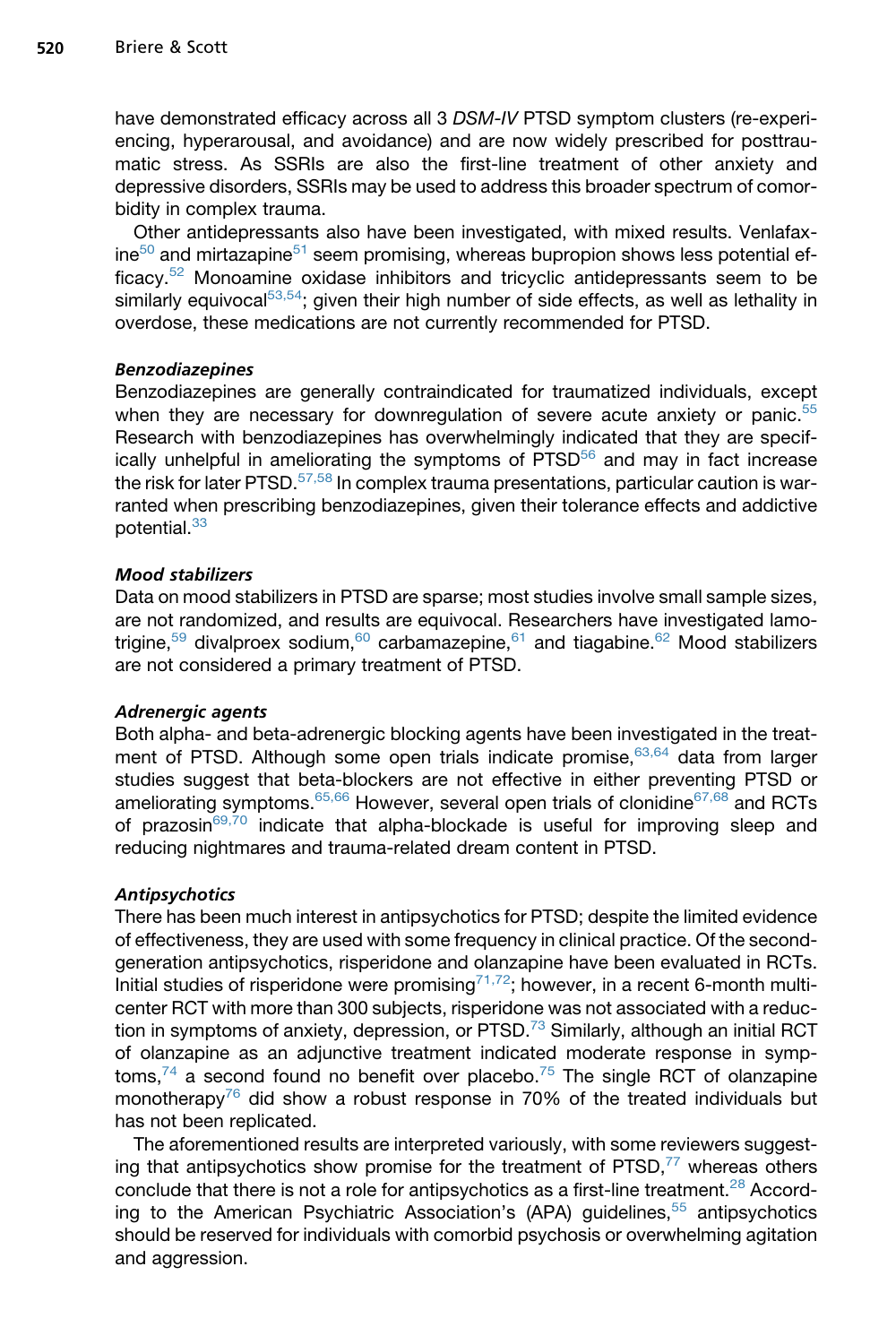## Pharmacotherapy of Dissociation

The literature on pharmacotherapy of dissociative symptoms is extremely sparse. Symptoms such as derealization, depersonalization, and time loss are generally considered to be nonresponsive to medications. Although this is largely correct, there are some limited data on pharmacotherapy for dissociative symptoms. Several open trials<sup>[78](#page-12-0)</sup> and one RCT<sup>[79](#page-12-0)</sup> have suggested that naltrexone may help to reduce dissociative symptoms and posttraumatic flashbacks in borderline patients. Others have described its effectiveness in reducing self-injurious behavior in dissociative identity disorder.<sup>[80](#page-12-0)</sup>

Initial open trials suggested that SSRIs might be effective for treating dissociation $81$ : however, an RCT of fluoxetine did not support this practice.<sup>[82](#page-12-0)</sup> Similarly, although open trials suggested the antiepileptic lamotrigine might be helpful for dissociative symp $t$ oms, $83$  an RCT $84$  did not indicate efficacy. In the lone study of an antipsychotic in dissociation, aripiprazole was found to be helpful in 3 cases of depersonalization disorder.<sup>[85](#page-13-0)</sup>

## Pharmacotherapy for Self-capacity Disturbance

There is virtually no literature on pharmacologic treatment of those complex posttraumatic outcomes characterized earlier as self-capacity disturbance. The only data available in the larger literature involves the pharmacotherapy of BPD, which also involves altered self-capacities. BPD is one of the most difficult psychiatric conditions to treat, and almost every medication in the psychopharmacotherapy armamentarium has been investigated.

Guidelines for the treatment of BPD vary: the APA recommends mood stabilizers and antipsychotics to treat aggression and transient paranoid ideation, $86$  whereas the National Institute for Clinical Excellence recommends that pharmacotherapy of specific borderline symptoms, in the absence of comorbidities, be avoided. $87$  Two extensive reviews of pharmacotherapy for BPD indicate, respectively, the following: "Notably, no evidence was found for several borderline personality disorder symptoms – avoidance of abandonment, chronic feelings of emptiness, identity disturbance and dissociation"<sup>[88](#page-13-0)</sup> and "In particular, no drugs were found efficacious to treat core domains of BPD.["89](#page-13-0)

Despite the aforementioned information, there are a handful of RCTs indicating that there might be a role for medications in the treatment of 2 domains relevant to complex trauma: rejection sensitivity and interpersonal relatedness. The mood stabilizer divalproex sodium was found in 2 studies to be helpful for social functioning in BPD $90$  and for interpersonal sensitivity,  $91$  respectively. Similarly, the antiepileptic topiramate decreased levels of both somatization and interpersonal sensitivity<sup>[92](#page-13-0)</sup> and the antipsychotic olanzapine was superior to placebo in improving measures of interpersonal sensitivity.<sup>[93](#page-13-0)</sup>

## SUMMARY

Exposure to complex trauma is both relatively common and potentially associated with a range of psychological outcomes, including a decreased threshold for PTSD and a cluster of symptoms especially characterized by identity disturbance, affect dysregulation, relational difficulties, and dysfunctional behaviors. Empirical studies indicate that both psychological and pharmacologic interventions can be helpful, although psychotherapy seems to be markedly more effective for self-related symptoms.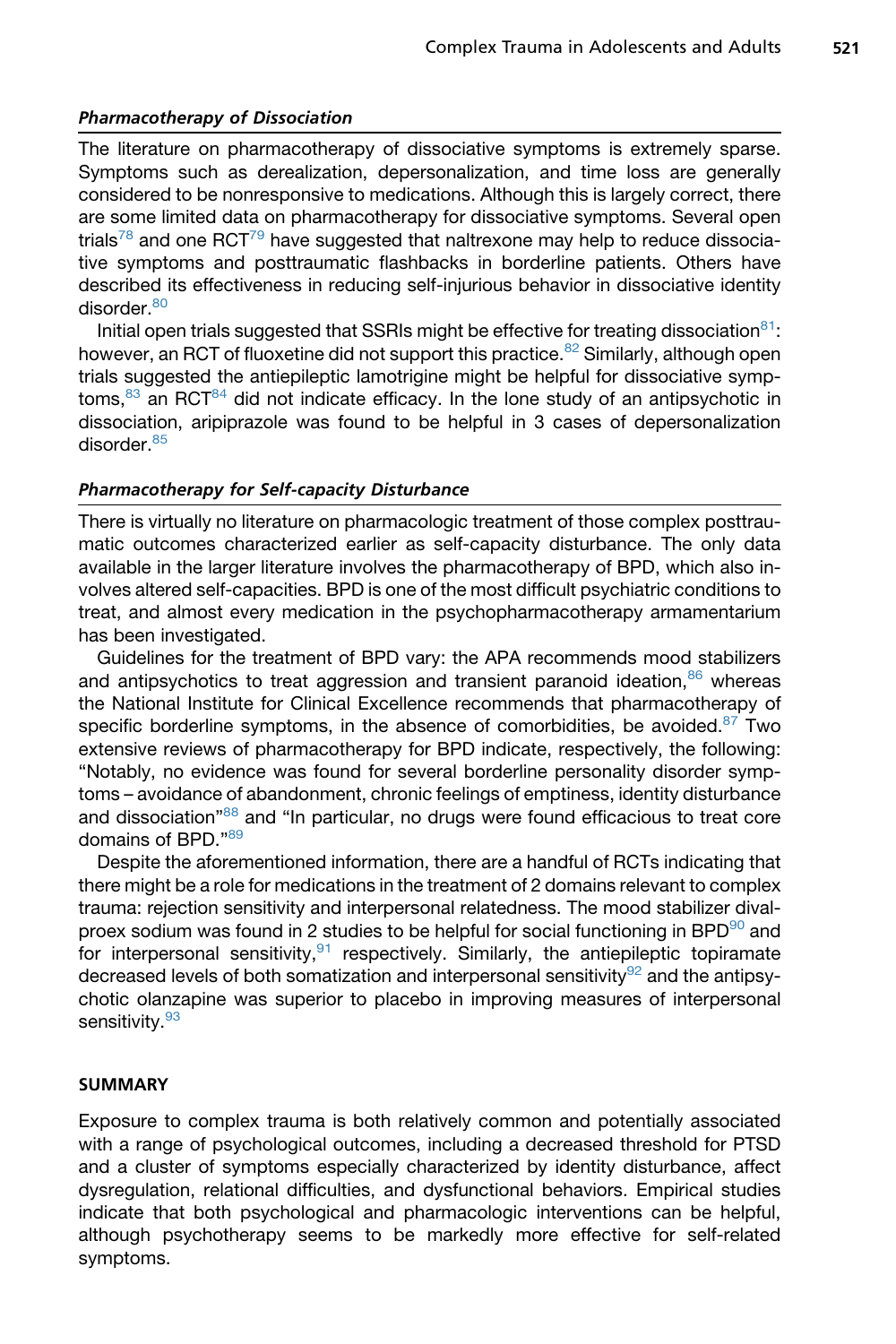#### <span id="page-8-0"></span>CLINICAL VIGNETTE: YOUNG WOMAN WITH COMPLEX POSTTRAUMATIC SYMPTOMS

M.K. is a 24-year-old single Caucasian woman brought to a university-based emergency department (ED) by police following an overdose with twenty 0.5-mg tablets of lorazepam (Ativan). ED records indicate 4 previous ED admissions for suicidal behavior, generally precipitated by relational strife with romantic partners. She was hospitalized following 2 of these incidents and in both cases was discharged after 72 hours. Discharge diagnoses were, variously, borderline personality disorder, posttraumatic stress disorder, mood disorder not otherwise specified, and substance use disorder. On interview, M.K. reports a childhood history of sexual abuse by her stepfather and oldest stepbrother, from 7 to 16 years of age, and psychological neglect combined with an episode of physical abuse by her mother. She describes herself as always in trouble from her early teens until the present, reporting chronic methamphetamine abuse, truancy, running away from home, physical fights with other girls, and relatively indiscriminant sexual behavior since 16 years of age, soon after being gang-raped by her ex-boyfriend and 2 of his friends. Her last methamphetamine use was reportedly 1 week before her ED admission. On mental status examination, she appeared alert and oriented but somewhat dissociated, with depressed mood and constricted/numb affect. She reported a history of chronic self-cutting, bulimia, hypervigilance around men, and flashbacks of the gang rape and an especially violent sexual assault by her stepbrother.

M.K. was referred to a trauma-specialized female psychologist and a psychiatrist who started her on sertraline hydrochloride (Zoloft), with limited supplies of medication because of her recent history of suicide attempts. After a relatively rocky beginning, characterized by rejection sensitivity and distrust of her therapist, she seems to be gaining from the affect regulation training component of therapy, which has reduced her self-injurious and dysfunctional behaviors, and has experienced some lifting of her depression. After 3 months of therapy, however, she is still unable to engage in significant therapeutic exposure or cognitive processing of her trauma history.

## REFERENCES

- 1. [Briere J, Spinazzola J. Phenomenology and psychological assessment of com](http://refhub.elsevier.com/S0193-953X(15)00049-0/sref1)[plex posttraumatic states. J Trauma Stress 2005;18:401–12](http://refhub.elsevier.com/S0193-953X(15)00049-0/sref1).
- 2. [Cook A, Spinazzola J, Ford J, et al. Complex trauma in children and adolescents.](http://refhub.elsevier.com/S0193-953X(15)00049-0/sref2) [Psychiatr Ann 2005;35:390–8](http://refhub.elsevier.com/S0193-953X(15)00049-0/sref2).
- 3. [Briere J, Kaltman S, Green BL. Accumulated childhood trauma and symptom](http://refhub.elsevier.com/S0193-953X(15)00049-0/sref3) [complexity. J Trauma Stress 2008;21:223–6](http://refhub.elsevier.com/S0193-953X(15)00049-0/sref3).
- 4. [Cloitre M, Stolbach BC, Herman JL, et al. A developmental approach to complex](http://refhub.elsevier.com/S0193-953X(15)00049-0/sref4) [PTSD. Childhood and adult cumulative trauma as predictors of symptom](http://refhub.elsevier.com/S0193-953X(15)00049-0/sref4) [complexity. J Trauma Stress 2009;22:399–408](http://refhub.elsevier.com/S0193-953X(15)00049-0/sref4).
- 5. [Hodges M, Godbout N, Briere J, et al. Cumulative trauma and symptom](http://refhub.elsevier.com/S0193-953X(15)00049-0/sref5) [complexity in children: a path analysis. Child Abuse Negl 2013;37:891–8](http://refhub.elsevier.com/S0193-953X(15)00049-0/sref5).
- 6. [American Psychiatric Association. Diagnostic and statistical manual of mental](http://refhub.elsevier.com/S0193-953X(15)00049-0/sref6) [disorders. 5th edition. Washington, DC: American Psychiatric Publishing;](http://refhub.elsevier.com/S0193-953X(15)00049-0/sref6) [2013.](http://refhub.elsevier.com/S0193-953X(15)00049-0/sref6)
- 7. [Breslau N, Chilcoat HD, Kessler RC, et al. Previous exposure to trauma and PTSD](http://refhub.elsevier.com/S0193-953X(15)00049-0/sref7) [effects of subsequent trauma: results from the Detroit area survey of trauma. Am J](http://refhub.elsevier.com/S0193-953X(15)00049-0/sref7) [Psychiatry 1999;156:902–7.](http://refhub.elsevier.com/S0193-953X(15)00049-0/sref7)
- 8. [Karam EG, Friedman MJ, Hill ED, et al. Cumulative traumas and risk thresholds:](http://refhub.elsevier.com/S0193-953X(15)00049-0/sref8) [12-month PTSD in the World Mental Health \(WMH\) surveys. Depress Anxiety](http://refhub.elsevier.com/S0193-953X(15)00049-0/sref8) [2014;31:130–42](http://refhub.elsevier.com/S0193-953X(15)00049-0/sref8).
- 9. [Kilpatrick DG, Resnick HS, Milanak ME, et al. National estimates of exposure to](http://refhub.elsevier.com/S0193-953X(15)00049-0/sref9) [traumatic events and PTSD prevalence using DSM-IV and DSM-5 criteria.](http://refhub.elsevier.com/S0193-953X(15)00049-0/sref9) [J Trauma Stress 2013;26:537–47](http://refhub.elsevier.com/S0193-953X(15)00049-0/sref9).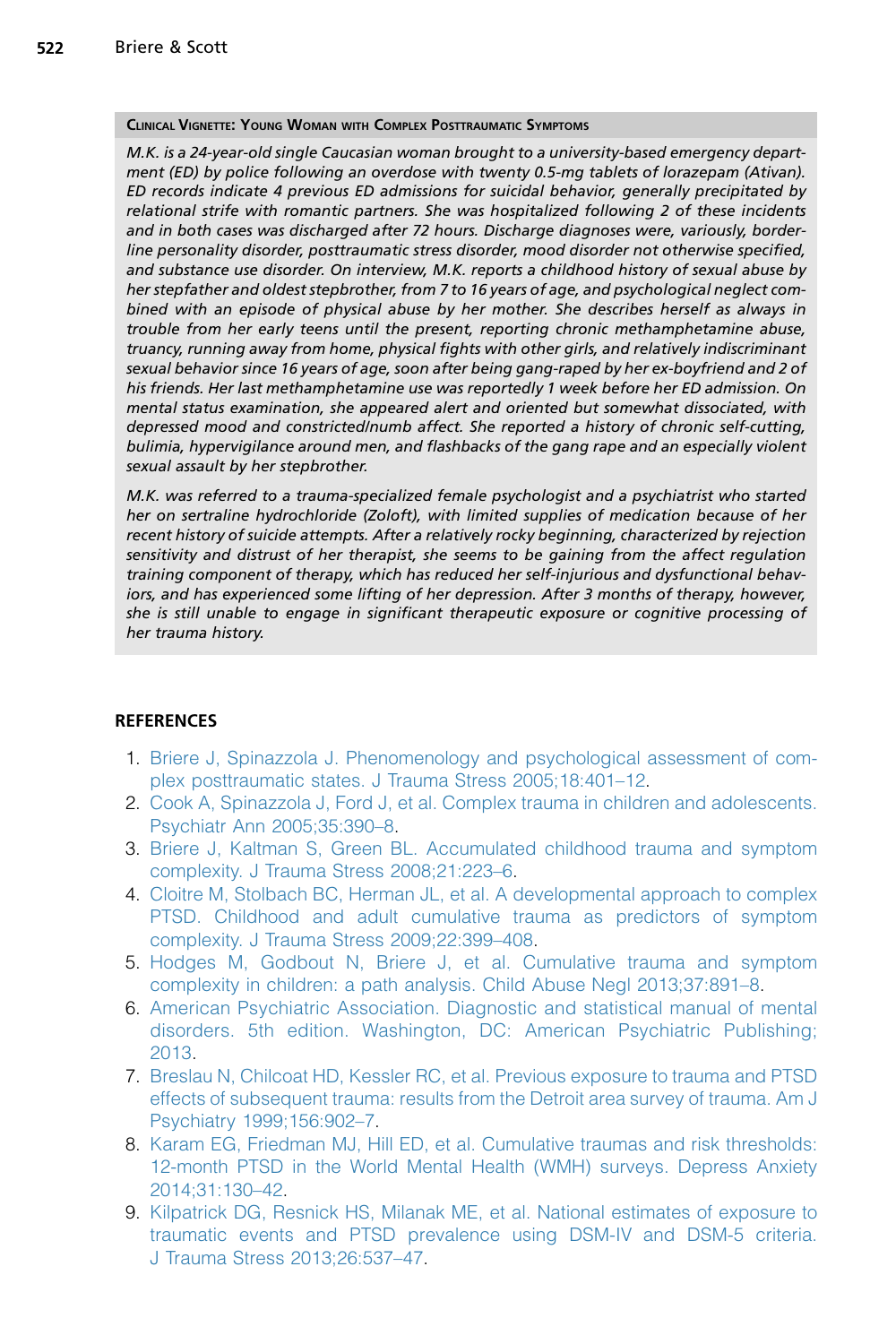- <span id="page-9-0"></span>10. [Walsh K, Danielson CK, McCauley JL, et al. National prevalence of posttraumatic](http://refhub.elsevier.com/S0193-953X(15)00049-0/sref10) [stress disorder among sexually revictimized adolescent, college, and adult](http://refhub.elsevier.com/S0193-953X(15)00049-0/sref10) [household-residing women. Arch Gen Psychiatry 2012;69:935–42.](http://refhub.elsevier.com/S0193-953X(15)00049-0/sref10)
- 11. [Briere J. Psychological assessment of adult posttraumatic states: phenomenol](http://refhub.elsevier.com/S0193-953X(15)00049-0/sref11)[ogy, diagnosis, and measurement. 2nd edition. Washington, DC: American Psy](http://refhub.elsevier.com/S0193-953X(15)00049-0/sref11)[chological Association; 2004](http://refhub.elsevier.com/S0193-953X(15)00049-0/sref11).
- 12. [Classen CC, Palesh OG, Aggarwal R. Sexual revictimization: a review of the](http://refhub.elsevier.com/S0193-953X(15)00049-0/sref12) [empirical literature. Trauma Violence Abuse 2005;6:103–29](http://refhub.elsevier.com/S0193-953X(15)00049-0/sref12).
- 13. [Ford JD. Treatment implications of altered affect regulation and information pro](http://refhub.elsevier.com/S0193-953X(15)00049-0/sref13)[cessing following child maltreatment. Psychiatr Ann 2005;35:410–9.](http://refhub.elsevier.com/S0193-953X(15)00049-0/sref13)
- 14. [Breslau N, Davis GC, Andreski P, et al. Traumatic events and posttraumatic stress](http://refhub.elsevier.com/S0193-953X(15)00049-0/sref14) [disorder in an urban population of young adults. Arch Gen Psychiatry 1991;48:](http://refhub.elsevier.com/S0193-953X(15)00049-0/sref14) [216–22.](http://refhub.elsevier.com/S0193-953X(15)00049-0/sref14)
- 15. [Nickerson A, Aderka IM, Bryant RA, et al. The relationship between childhood](http://refhub.elsevier.com/S0193-953X(15)00049-0/sref15) [exposure to trauma and intermittent explosive disorder. Psychiatry Res 2012;](http://refhub.elsevier.com/S0193-953X(15)00049-0/sref15) [197:128–34](http://refhub.elsevier.com/S0193-953X(15)00049-0/sref15).
- 16. [Briere J, Hodges M, Godbout N. Traumatic stress, affect dysregulation, and](http://refhub.elsevier.com/S0193-953X(15)00049-0/sref16) [dysfunctional avoidance: a structural equation model. J Trauma Stress 2010;](http://refhub.elsevier.com/S0193-953X(15)00049-0/sref16) [23:767–74](http://refhub.elsevier.com/S0193-953X(15)00049-0/sref16).
- 17. [Ouimette P, Brown PJ. Trauma and substance abuse: causes, consequences,](http://refhub.elsevier.com/S0193-953X(15)00049-0/sref17) [and treatment of comorbid disorders. Washington, DC: American Psychological](http://refhub.elsevier.com/S0193-953X(15)00049-0/sref17) [Association; 2003](http://refhub.elsevier.com/S0193-953X(15)00049-0/sref17).
- 18. [Briere J, Godbout N, Dias C. Trauma, hyperarousal, and suicidality: a path](http://refhub.elsevier.com/S0193-953X(15)00049-0/sref90) [analysis. J Trauma Dissociation 2015;16\(2\):153–69.](http://refhub.elsevier.com/S0193-953X(15)00049-0/sref90)
- 19. [Briere J, Scott C, Weathers FW. Peritraumatic and persistent dissociation in the](http://refhub.elsevier.com/S0193-953X(15)00049-0/sref18) [presumed etiology of PTSD. Am J Psychiatry 2005;162:2295–301](http://refhub.elsevier.com/S0193-953X(15)00049-0/sref18).
- 20. Complex Trauma Taskforce. The ISTSS Expert Consensus treatment guidelines for complex PTSD in adults. 2012. Available at: [http://www.istss.org/ISTSS\\_Main/](http://www.istss.org/ISTSS_Main/media/Documents/ISTSS-Expert-Concesnsus-Guidelines-for-Complex-PTSD-Updated-060315.pdf) [media/Documents/ISTSS-Expert-Concesnsus-Guidelines-for-Complex-PTSD-](http://www.istss.org/ISTSS_Main/media/Documents/ISTSS-Expert-Concesnsus-Guidelines-for-Complex-PTSD-Updated-060315.pdf)[Updated-060315.pdf.](http://www.istss.org/ISTSS_Main/media/Documents/ISTSS-Expert-Concesnsus-Guidelines-for-Complex-PTSD-Updated-060315.pdf) Accessed June 11, 2015.
- 21. [Follette VM, Polusny MA, Bechtle AE, et al. Cumulative trauma: the impact of child](http://refhub.elsevier.com/S0193-953X(15)00049-0/sref19) [sexual abuse, adult sexual assault, and spouse abuse. J Trauma Stress 1996;9:](http://refhub.elsevier.com/S0193-953X(15)00049-0/sref19) [25–35](http://refhub.elsevier.com/S0193-953X(15)00049-0/sref19).
- 22. [Herman JL. Complex PTSD: a syndrome in survivors of prolonged and repeated](http://refhub.elsevier.com/S0193-953X(15)00049-0/sref20) [trauma. J Trauma Stress 1992;5:377–92.](http://refhub.elsevier.com/S0193-953X(15)00049-0/sref20)
- 23. [van der Kolk BA, Roth S, Pelcovitz D, et al. Disorders of extreme stress: the empir](http://refhub.elsevier.com/S0193-953X(15)00049-0/sref21)[ical foundation of a complex adaptation to trauma. J Trauma Stress 2005;18:](http://refhub.elsevier.com/S0193-953X(15)00049-0/sref21) [389–99.](http://refhub.elsevier.com/S0193-953X(15)00049-0/sref21)
- 24. [Gunderson J. Borderline personality disorder. N Engl J Med 2011;364:2037–42.](http://refhub.elsevier.com/S0193-953X(15)00049-0/sref22)
- 25. [van der Kolk BA. Developmental trauma disorder: towards a rational diagnosis for](http://refhub.elsevier.com/S0193-953X(15)00049-0/sref23) [chronically traumatized children. Psychiatr Ann 2005;35:401–8](http://refhub.elsevier.com/S0193-953X(15)00049-0/sref23).
- 26. [World Health Organization. International statistical classification of diseases and](http://refhub.elsevier.com/S0193-953X(15)00049-0/sref24) [related health problems \(10th revision\). Geneva \(Switzerland\): World Health Or](http://refhub.elsevier.com/S0193-953X(15)00049-0/sref24)[ganization; 1992](http://refhub.elsevier.com/S0193-953X(15)00049-0/sref24).
- 27. [Foa EB, Hembree EA, Rothbaum BO. Prolonged exposure therapy for PTSD:](http://refhub.elsevier.com/S0193-953X(15)00049-0/sref25) [emotional processing of traumatic experiences: therapist guide. New York: Ox](http://refhub.elsevier.com/S0193-953X(15)00049-0/sref25)[ford University Press; 2007](http://refhub.elsevier.com/S0193-953X(15)00049-0/sref25).
- 28. [Friedman MJ, Davidson JR, Stein DJ. Psychopharmacotherapy for adults. In:](http://refhub.elsevier.com/S0193-953X(15)00049-0/sref26) [Foa EB, Keane TM, Friedman MJ, et al, editors. Effective treatments for PTSD:](http://refhub.elsevier.com/S0193-953X(15)00049-0/sref26) [practice guidelines from the International Society for Traumatic Stress Studies.](http://refhub.elsevier.com/S0193-953X(15)00049-0/sref26) [New York: Guilford; 2009. p. 245–68](http://refhub.elsevier.com/S0193-953X(15)00049-0/sref26).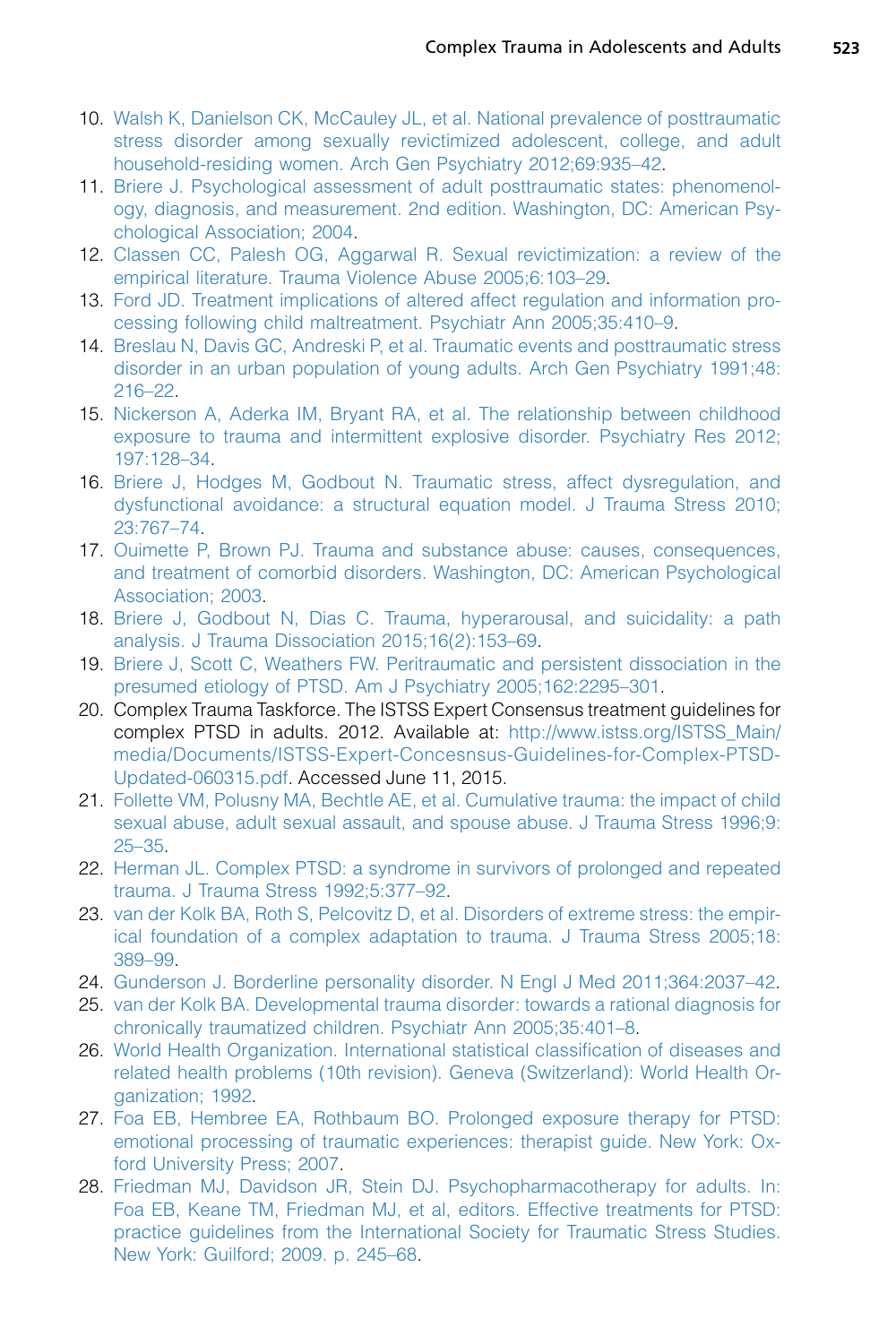- <span id="page-10-0"></span>29. [Foa EB, Keane TM, Friedman MJ, et al, editors. Effective treatments for PTSD:](http://refhub.elsevier.com/S0193-953X(15)00049-0/sref27) [practice guidelines from the International Society for Traumatic Stress Studies.](http://refhub.elsevier.com/S0193-953X(15)00049-0/sref27) [2nd edition. New York: The Guilford Press; 2008.](http://refhub.elsevier.com/S0193-953X(15)00049-0/sref27)
- 30. [Roberts NP, Kitchiner NJ, Kenardy J, et al. Early psychological interventions to](http://refhub.elsevier.com/S0193-953X(15)00049-0/sref28) [treat acute traumatic stress symptoms. Cochrane Database Syst Rev](http://refhub.elsevier.com/S0193-953X(15)00049-0/sref28) [2010;\(3\):CD007944.](http://refhub.elsevier.com/S0193-953X(15)00049-0/sref28)
- 31. [Resick PA, Schnicke MK. Cognitive processing therapy for rape victims: a treat](http://refhub.elsevier.com/S0193-953X(15)00049-0/sref29)[ment manual. Newbury Park \(CA\): Sage; 1993.](http://refhub.elsevier.com/S0193-953X(15)00049-0/sref29)
- 32. [Shapiro F. Eye movement desensitization and reprocessing: basic principles,](http://refhub.elsevier.com/S0193-953X(15)00049-0/sref30) [protocols, and procedures. New York: Guilford; 1995.](http://refhub.elsevier.com/S0193-953X(15)00049-0/sref30)
- 33. [Briere J, Scott C. Principles of trauma therapy: a guide to symptoms, evaluation,](http://refhub.elsevier.com/S0193-953X(15)00049-0/sref31) [and treatment. DSM-5 update. 2nd edition. Thousand Oaks \(CA\): Sage; 2014.](http://refhub.elsevier.com/S0193-953X(15)00049-0/sref31)
- 34. [Blaustein ME, Kinniburgh KM. Treating traumatic stress in children and adoles](http://refhub.elsevier.com/S0193-953X(15)00049-0/sref32)[cents: how to foster resilience through attachment, self-regulation, and compe](http://refhub.elsevier.com/S0193-953X(15)00049-0/sref32)[tency. New York: Guilford Publications; 2010](http://refhub.elsevier.com/S0193-953X(15)00049-0/sref32).
- 35. [Briere J, Lanktree CB. Treating complex trauma in adolescents and young adults.](http://refhub.elsevier.com/S0193-953X(15)00049-0/sref33) [Thousand Oaks \(CA\): Sage; 2011](http://refhub.elsevier.com/S0193-953X(15)00049-0/sref33).
- 36. [Cloitre M, Stovall-McClough KC, Nooner K, et al. Treatment for PTSD related to](http://refhub.elsevier.com/S0193-953X(15)00049-0/sref34) [childhood abuse: a randomized controlled trial. Am J Psychiatry 2010;167:](http://refhub.elsevier.com/S0193-953X(15)00049-0/sref34) [915–24.](http://refhub.elsevier.com/S0193-953X(15)00049-0/sref34)
- 37. [Ford JD, Russo E. A trauma-focused, present-centered, emotion self-regulation](http://refhub.elsevier.com/S0193-953X(15)00049-0/sref35) [approach to integrated treatment for PTSD and addiction. Am J Psychother](http://refhub.elsevier.com/S0193-953X(15)00049-0/sref35) [2006;60:335–55](http://refhub.elsevier.com/S0193-953X(15)00049-0/sref35).
- 38. [Linehan MM. Cognitive-behavioral treatment of borderline personality disorder.](http://refhub.elsevier.com/S0193-953X(15)00049-0/sref36) [New York: Guilford; 1993.](http://refhub.elsevier.com/S0193-953X(15)00049-0/sref36)
- 39. [Lampe A, Mitmansgruber H, Gast U, et al. \[Treatment outcome of psychody](http://refhub.elsevier.com/S0193-953X(15)00049-0/sref37)[namic trauma therapy in an inpatient setting\]. \[Therapieevaluation der Psychody](http://refhub.elsevier.com/S0193-953X(15)00049-0/sref37)namisch Imaginativen Traumatherapie (PITT) im stationären Setting]. [Neuropsychiatr 2008;22:189–97 \[in German\].](http://refhub.elsevier.com/S0193-953X(15)00049-0/sref37)
- 40. [Schottenbauer MA, Glass CR, Arnkoff DB, et al. Contributions of psychodynamic](http://refhub.elsevier.com/S0193-953X(15)00049-0/sref38) [approaches to treatment of PTSD and trauma: a review of the empirical treatment](http://refhub.elsevier.com/S0193-953X(15)00049-0/sref38) [and psychopathology literature. Psychiatry 2008;71:13–34](http://refhub.elsevier.com/S0193-953X(15)00049-0/sref38).
- 41. [Lambert MJ, Barley DE. Research summary on the therapeutic relationship and](http://refhub.elsevier.com/S0193-953X(15)00049-0/sref39) [psychotherapy outcome. Psychother Theor Res Pract Train 2001;38:357–61](http://refhub.elsevier.com/S0193-953X(15)00049-0/sref39).
- 42. [Habib M, Labruna V, Newman J. Complex histories and complex presentations:](http://refhub.elsevier.com/S0193-953X(15)00049-0/sref40) [implementation of a manually-guided group treatment for traumatized adoles](http://refhub.elsevier.com/S0193-953X(15)00049-0/sref40)[cents. J Fam Violence 2013;28:717–28.](http://refhub.elsevier.com/S0193-953X(15)00049-0/sref40)
- 43. [Linehan MM, Comtois KA, Murray AM. Two-year randomized controlled trial](http://refhub.elsevier.com/S0193-953X(15)00049-0/sref41) [and follow-up of dialectical behavior therapy vs therapy by experts for suicidal](http://refhub.elsevier.com/S0193-953X(15)00049-0/sref41) [behaviors and borderline personality disorder. Arch Gen Psychiatry 2006;63:](http://refhub.elsevier.com/S0193-953X(15)00049-0/sref41) [757–66.](http://refhub.elsevier.com/S0193-953X(15)00049-0/sref41)
- 44. [Spinazzola J, Blaustein M, van der Kolk BA. Posttraumatic stress disorder treat](http://refhub.elsevier.com/S0193-953X(15)00049-0/sref42)[ment outcome research: the study of unrepresentative samples? J Trauma Stress](http://refhub.elsevier.com/S0193-953X(15)00049-0/sref42) [2005;18\(5\):425–36](http://refhub.elsevier.com/S0193-953X(15)00049-0/sref42).
- 45. [Cahill SP, Rothbaum BO, Resick PA, et al. Cognitive behavioral therapy for adults.](http://refhub.elsevier.com/S0193-953X(15)00049-0/sref43) [In: Foa EB, Keane TM, Friedman MJ, et al, editors. Effective treatments for PTSD:](http://refhub.elsevier.com/S0193-953X(15)00049-0/sref43) [practice guidelines from the International Society for Traumatic Stress Studies.](http://refhub.elsevier.com/S0193-953X(15)00049-0/sref43) [New York: Guilford; 2009. p. 139–222.](http://refhub.elsevier.com/S0193-953X(15)00049-0/sref43)
- 46. [Cukor J, Difede J. Review: psychotherapy, somatic therapy and pharmaco](http://refhub.elsevier.com/S0193-953X(15)00049-0/sref44)[therapy are all more effective than control for the treatment of PTSD. Evid Based](http://refhub.elsevier.com/S0193-953X(15)00049-0/sref44) [Ment Health 2014;17\(1\):7. Accessed January 21, 2015](http://refhub.elsevier.com/S0193-953X(15)00049-0/sref44).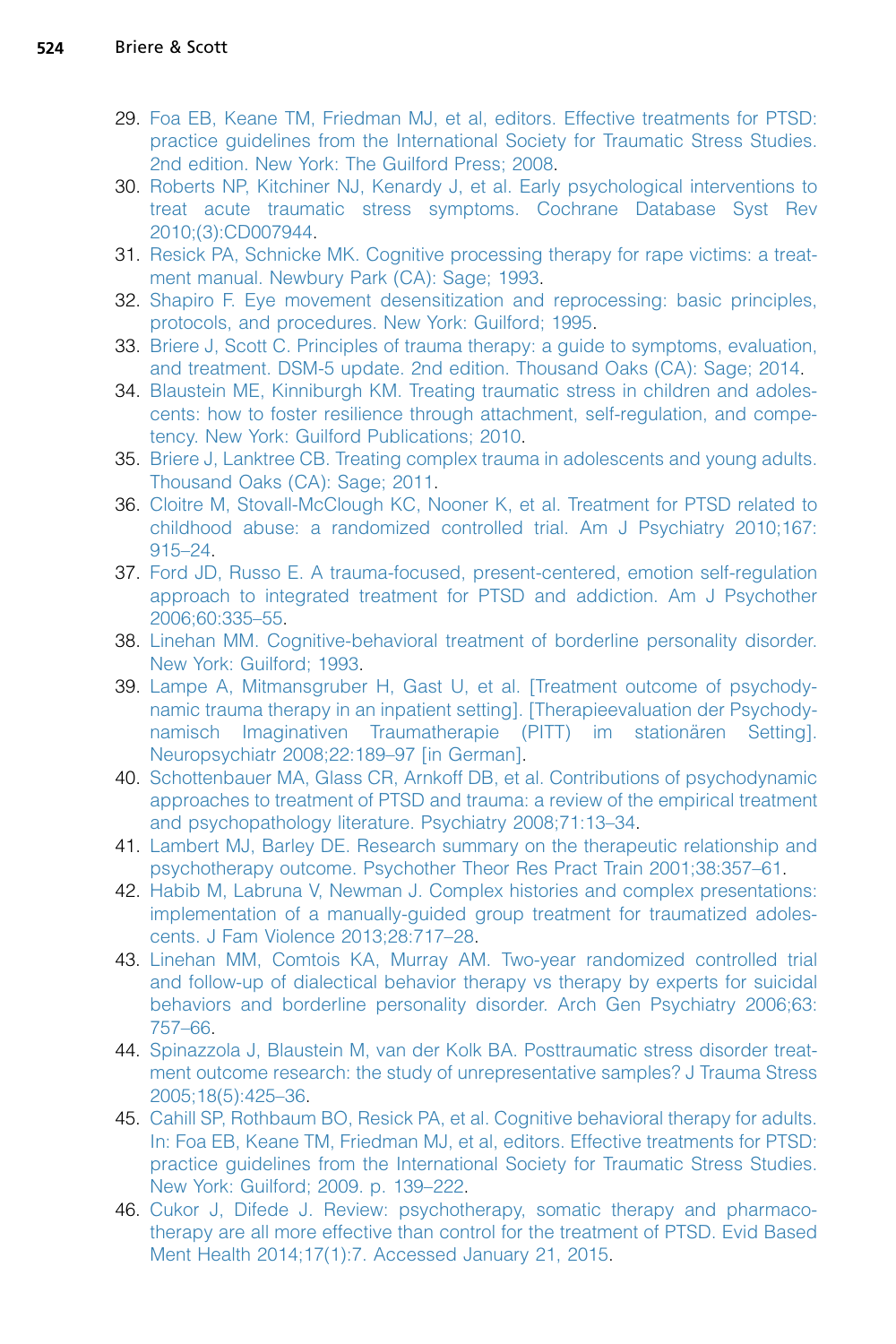- <span id="page-11-0"></span>47. [Davidson JRT, Rothbaum BO, van der Kolk BA, et al. Multi-center, double-blind](http://refhub.elsevier.com/S0193-953X(15)00049-0/sref45) [comparison of sertraline and placebo in the treatment of posttraumatic stress dis](http://refhub.elsevier.com/S0193-953X(15)00049-0/sref45)[order. Arch Gen Psychiatry 2001;58:485–92.](http://refhub.elsevier.com/S0193-953X(15)00049-0/sref45)
- 48. [Stein DJ, Davidson J, Seedat S, et al. Paroxetine in the treatment of post](http://refhub.elsevier.com/S0193-953X(15)00049-0/sref46)[traumatic stress disorder: pooled analysis of placebo-controlled studies. Expert](http://refhub.elsevier.com/S0193-953X(15)00049-0/sref46) [Opin Pharmacother 2003;4:1829–38](http://refhub.elsevier.com/S0193-953X(15)00049-0/sref46).
- 49. [Martenyi F, Soldatenkova V. Fluoxetine in the acute treatment and relapse preven](http://refhub.elsevier.com/S0193-953X(15)00049-0/sref47)[tion of combat-related post-traumatic stress disorder: analysis of the veteran](http://refhub.elsevier.com/S0193-953X(15)00049-0/sref47) [group of a placebo-controlled, randomized clinical trial. Eur Neuropsychophar](http://refhub.elsevier.com/S0193-953X(15)00049-0/sref47)[macol 2006;16:340–9](http://refhub.elsevier.com/S0193-953X(15)00049-0/sref47).
- 50. [Pae CU, Lim HK, Ajwani N, et al. Extended-release formulation of venlafaxine in](http://refhub.elsevier.com/S0193-953X(15)00049-0/sref48) [the treatment of post-traumatic stress disorder. Expert Rev Neurother 2007;7\(6\):](http://refhub.elsevier.com/S0193-953X(15)00049-0/sref48) [603–15.](http://refhub.elsevier.com/S0193-953X(15)00049-0/sref48)
- 51. [Davidson JRT, Weisler RH, Butterfield MI, et al. Mirtazapine vs placebo in post](http://refhub.elsevier.com/S0193-953X(15)00049-0/sref49)[traumatic stress disorder: a pilot trial. Biol Psychiatry 2003;53:188–91](http://refhub.elsevier.com/S0193-953X(15)00049-0/sref49).
- 52. [Becker ME, Hertzberg MA, Moore SD, et al. A placebo-controlled trial of bupro](http://refhub.elsevier.com/S0193-953X(15)00049-0/sref50)[pion SR in the treatment of chronic posttraumatic stress disorder. J Clin Psycho](http://refhub.elsevier.com/S0193-953X(15)00049-0/sref50)[pharmacol 2007;27:193–7.](http://refhub.elsevier.com/S0193-953X(15)00049-0/sref50)
- 53. [Frank JB, Kosten TR, Giller EL, et al. A randomized clinical trial of phenelzine and](http://refhub.elsevier.com/S0193-953X(15)00049-0/sref51) [imipramine for posttraumatic stress disorder. Am J Psychiatry 1988;145:](http://refhub.elsevier.com/S0193-953X(15)00049-0/sref51) [1289–2291.](http://refhub.elsevier.com/S0193-953X(15)00049-0/sref51)
- 54. [Reist C, Kauffmann CD, Haier RJ, et al. A controlled trial of desipramine in 18 men](http://refhub.elsevier.com/S0193-953X(15)00049-0/sref52) [with posttraumatic stress disorder. Am J Psychiatry 1989;146:513–6](http://refhub.elsevier.com/S0193-953X(15)00049-0/sref52).
- 55. American Psychiatric Association (APA). Practice guideline for the treatment of patients with acute stress disorder and posttraumatic stress disorder. Psychiatry Online. 2004. Available at: [http://psychiatryonline.org/pb/assets/raw/sitewide/practice\\_](http://psychiatryonline.org/pb/assets/raw/sitewide/practice_guidelines/guidelines/acutestressdisorderptsd.pdf) [guidelines/guidelines/acutestressdisorderptsd.pdf.](http://psychiatryonline.org/pb/assets/raw/sitewide/practice_guidelines/guidelines/acutestressdisorderptsd.pdf) Accessed June 11, 2015.
- 56. [Braun P, Greenberg D, Dasberg H, et al. Core symptoms of posttraumatic stress](http://refhub.elsevier.com/S0193-953X(15)00049-0/sref53) [disorder unimproved by alprazolam treatment. J Clin Psychiatry 1990;51:236–8](http://refhub.elsevier.com/S0193-953X(15)00049-0/sref53).
- 57. [Gelpin E, Bonne O, Peri T, et al. Treatment of recent trauma survivors with benzo](http://refhub.elsevier.com/S0193-953X(15)00049-0/sref54)[diazepines: a prospective study. J Clin Psychiatry 1996;57:390–4.](http://refhub.elsevier.com/S0193-953X(15)00049-0/sref54)
- 58. [Girard TD, Shintani AK, Jackson JC, et al. Risk factors for post-traumatic stress](http://refhub.elsevier.com/S0193-953X(15)00049-0/sref55) [disorder symptoms following critical illness requiring mechanical ventilation: a](http://refhub.elsevier.com/S0193-953X(15)00049-0/sref55) [prospective cohort study. Crit Care 2007;11:28.](http://refhub.elsevier.com/S0193-953X(15)00049-0/sref55)
- 59. [Hertzberg MA, Butterfield MI, Feldman ME, et al. A preliminary study of lamotri](http://refhub.elsevier.com/S0193-953X(15)00049-0/sref56)[gine for the treatment of posttraumatic stress disorder. Biol Psychiatry 1999;45:](http://refhub.elsevier.com/S0193-953X(15)00049-0/sref56) [1226–9.](http://refhub.elsevier.com/S0193-953X(15)00049-0/sref56)
- 60. [Hamner MB, Faldowski RA, Robert S, et al. A preliminary controlled trial of dival](http://refhub.elsevier.com/S0193-953X(15)00049-0/sref57)[proex in posttraumatic stress disorder. Ann Clin Psychiatry 2009;21:89–94](http://refhub.elsevier.com/S0193-953X(15)00049-0/sref57).
- 61. [Keck P, McElroy S, Friedman L. Valproate and carbamazepine in the treatment of](http://refhub.elsevier.com/S0193-953X(15)00049-0/sref58) [panic and posttraumatic stress disorders, withdrawal states, and behavioral dys](http://refhub.elsevier.com/S0193-953X(15)00049-0/sref58)[control syndromes. J Clin Psychopharmacol 1992;12:368–418](http://refhub.elsevier.com/S0193-953X(15)00049-0/sref58).
- 62. [Connor KM, Davidson JR, Weisler RH, et al. Tiagabine for posttraumatic stress](http://refhub.elsevier.com/S0193-953X(15)00049-0/sref59) [disorder: effects of open-label and double-blind discontinuation treatment. Psy](http://refhub.elsevier.com/S0193-953X(15)00049-0/sref59)[chopharmacology \(Berl\) 2006;184:21–5](http://refhub.elsevier.com/S0193-953X(15)00049-0/sref59).
- 63. Jiménez JP, Romero CC, Diéguez NG, et al. Pharmacological treatment of acute [stress disorder with propranolol and hypnotics. Actas Esp Psyquiatr 2007;35\(6\):](http://refhub.elsevier.com/S0193-953X(15)00049-0/sref60) [351–8](http://refhub.elsevier.com/S0193-953X(15)00049-0/sref60).
- 64. [Vaiva G, Ducrocq F, Jezequel K, et al. Immediate treatment with propranolol de](http://refhub.elsevier.com/S0193-953X(15)00049-0/sref61)[creases posttraumatic stress disorder two months after trauma. Biol Psychiatry](http://refhub.elsevier.com/S0193-953X(15)00049-0/sref61) [2003;52:947–9.](http://refhub.elsevier.com/S0193-953X(15)00049-0/sref61)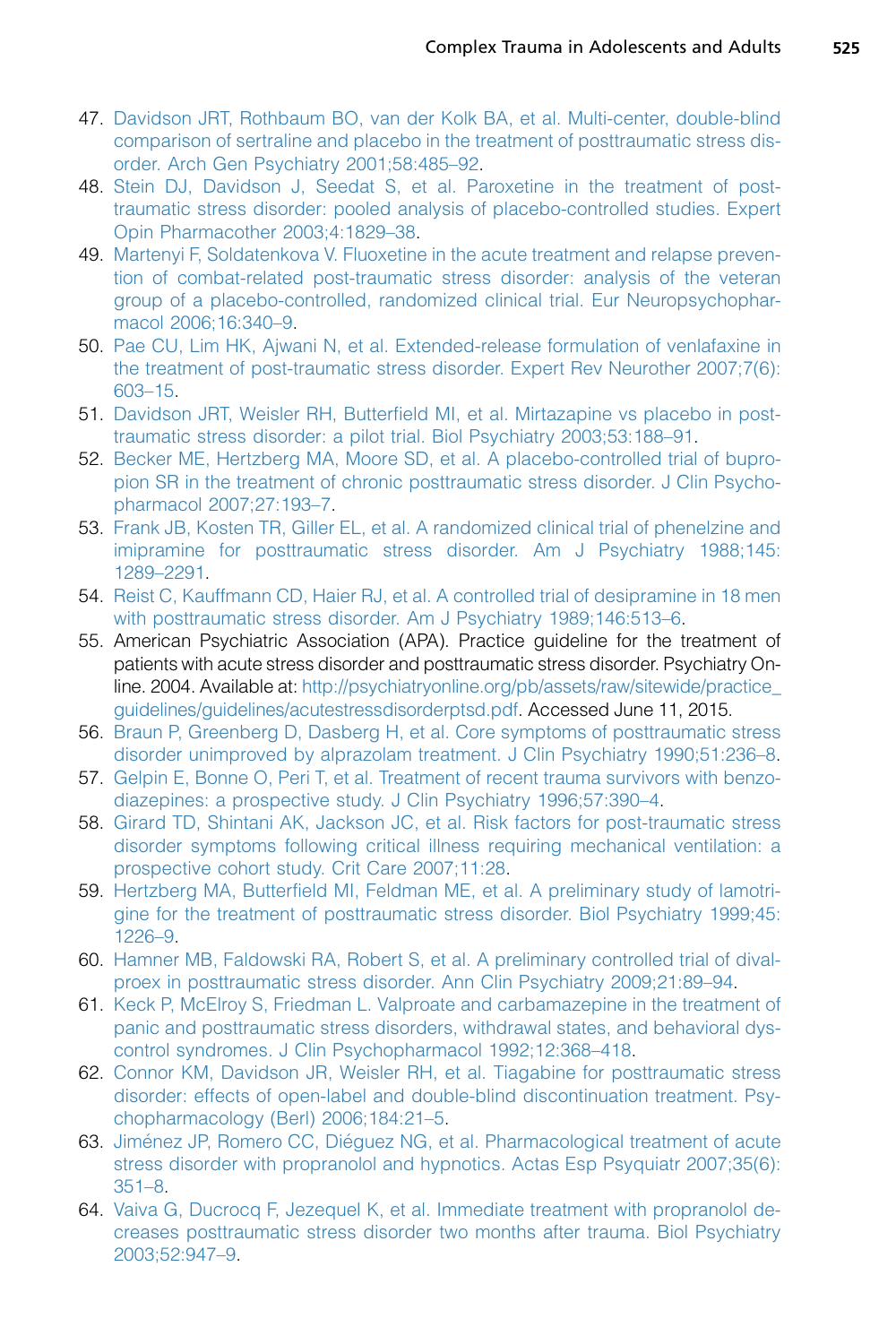- <span id="page-12-0"></span>65. [Pitman RK, Sanders KM, Zusman RM. Pilot study of secondary prevention of](http://refhub.elsevier.com/S0193-953X(15)00049-0/sref62) [posttraumatic stress disorder with propranolol. Biol Psychiatry 2002;51:189–92](http://refhub.elsevier.com/S0193-953X(15)00049-0/sref62).
- 66. [Stein MB, Kerridge C, Dimsdale JE, et al. Pharmacotherapy to prevent PTSD: re](http://refhub.elsevier.com/S0193-953X(15)00049-0/sref63)[sults from a randomized controlled proof-of-concept trial in physically injured pa](http://refhub.elsevier.com/S0193-953X(15)00049-0/sref63)[tients. J Trauma Stress 2007;20\(6\):923–32.](http://refhub.elsevier.com/S0193-953X(15)00049-0/sref63)
- 67. [Kolb LC, Burris BC, Griffiths S. Propranolol and clonidine in the treatment of the](http://refhub.elsevier.com/S0193-953X(15)00049-0/sref64) [chronic post-traumatic stress disorders of war. In: van der Kolk BA, editor. Post](http://refhub.elsevier.com/S0193-953X(15)00049-0/sref64)[traumatic stress disorder: psychological and biological sequelae. Washington,](http://refhub.elsevier.com/S0193-953X(15)00049-0/sref64) [DC: American Psychiatric Press; 1984. p. 98–108](http://refhub.elsevier.com/S0193-953X(15)00049-0/sref64).
- 68. [Kinzie JD, Leung P. Clonidine in Cambodian patients with posttraumatic stress](http://refhub.elsevier.com/S0193-953X(15)00049-0/sref65) [disorder. J Nerv Ment Dis 1989;177:546–50](http://refhub.elsevier.com/S0193-953X(15)00049-0/sref65).
- 69. [Taylor FB, Martin P, Thompson C, et al. Prazosin effects on objective sleep mea](http://refhub.elsevier.com/S0193-953X(15)00049-0/sref66)[sures and clinical symptoms in civilian trauma posttraumatic stress disorder: a](http://refhub.elsevier.com/S0193-953X(15)00049-0/sref66) [placebo-controlled study. Biol Psychiatry 2008;63:629–32.](http://refhub.elsevier.com/S0193-953X(15)00049-0/sref66)
- 70. [Raskind MA, Peskind ER, Kanter ED, et al. Reduction of nightmares and other](http://refhub.elsevier.com/S0193-953X(15)00049-0/sref67) [PTSD symptoms in combat veterans by prazosin: a placebo-controlled study.](http://refhub.elsevier.com/S0193-953X(15)00049-0/sref67) [Am J Psychiatry 2003;160:371–3.](http://refhub.elsevier.com/S0193-953X(15)00049-0/sref67)
- 71. [Monnelly EP, Ciraulo DA. Risperidone effects on irritable aggression in posttrau](http://refhub.elsevier.com/S0193-953X(15)00049-0/sref68)[matic stress disorder. J Clin Psychopharmacol 1999;19:377–8.](http://refhub.elsevier.com/S0193-953X(15)00049-0/sref68)
- 72. [Rothbaum BO, Killeen TK, Davidson JR, et al. Placebo-controlled trial of risperi](http://refhub.elsevier.com/S0193-953X(15)00049-0/sref69)[done augmentation for selective serotonin reuptake inhibitor-resistant civilian](http://refhub.elsevier.com/S0193-953X(15)00049-0/sref69) [posttraumatic stress disorder. J Clin Psychiatry 2008;69:520–5.](http://refhub.elsevier.com/S0193-953X(15)00049-0/sref69)
- 73. [Krystal JH, Rosenheck RA, Cramer JA. Adjunctive risperidone treatment for](http://refhub.elsevier.com/S0193-953X(15)00049-0/sref70) [antidepressant-resistant symptoms of chronic military service-related PTSD: a](http://refhub.elsevier.com/S0193-953X(15)00049-0/sref70) [randomized trial. JAMA 2011;306:493–502.](http://refhub.elsevier.com/S0193-953X(15)00049-0/sref70)
- 74. [Stein MB, Kline NA, Matloff JL. Adjunctive olanzapine for SSRI-resistant combat](http://refhub.elsevier.com/S0193-953X(15)00049-0/sref71)[related PTSD: a double-blind, placebo-controlled study. Am J Psychiatry 2002;](http://refhub.elsevier.com/S0193-953X(15)00049-0/sref71) [159:1777–9.](http://refhub.elsevier.com/S0193-953X(15)00049-0/sref71)
- 75. [Butterfield MI, Becker ME, Connor KM, et al. Olanzapine in the treatment of post](http://refhub.elsevier.com/S0193-953X(15)00049-0/sref72)[traumatic stress disorder: a pilot study. Int Clin Psychopharmacol 2001;16:](http://refhub.elsevier.com/S0193-953X(15)00049-0/sref72) [197–203.](http://refhub.elsevier.com/S0193-953X(15)00049-0/sref72)
- 76. [Carey P, Suliman S, Ganesan K, et al. Olanzapine monotherapy in posttraumatic](http://refhub.elsevier.com/S0193-953X(15)00049-0/sref73) [stress disorder: efficacy in a randomized, double-blind, placebo-controlled](http://refhub.elsevier.com/S0193-953X(15)00049-0/sref73) [study. Hum Psychopharmacol 2012;27\(4\):386–91.](http://refhub.elsevier.com/S0193-953X(15)00049-0/sref73)
- 77. [Wang HR, Woo YS, Bahk WM. Atypical antipsychotics in the treatment of post](http://refhub.elsevier.com/S0193-953X(15)00049-0/sref74)[traumatic stress disorder. Clin Neuropharmacol 2013;36\(6\):216–22.](http://refhub.elsevier.com/S0193-953X(15)00049-0/sref74)
- 78. [Bohus MJ, Landwehrmeyer GB, Stiglmayr CE, et al. Naltrexone in the treatment of](http://refhub.elsevier.com/S0193-953X(15)00049-0/sref75) [dissociative symptoms in patients with borderline personality disorder: an open](http://refhub.elsevier.com/S0193-953X(15)00049-0/sref75)[label trial. J Clin Psychiatry 1999;60:598–603.](http://refhub.elsevier.com/S0193-953X(15)00049-0/sref75)
- 79. [Schmahl C, Kleindienst N, Limberger M, et al. Evaluation of naltrexone for disso](http://refhub.elsevier.com/S0193-953X(15)00049-0/sref76)[ciative symptoms in borderline personality disorder. Int Clin Psychopharmacol](http://refhub.elsevier.com/S0193-953X(15)00049-0/sref76) [2012;27\(1\):61–8](http://refhub.elsevier.com/S0193-953X(15)00049-0/sref76).
- 80. [Simeon D, Knutelska M. An open trial of naltrexone in the treatment of deperson](http://refhub.elsevier.com/S0193-953X(15)00049-0/sref77)[alization disorder. J Clin Psychopharmacol 2005;25\(3\):267–70.](http://refhub.elsevier.com/S0193-953X(15)00049-0/sref77)
- 81. [Preve M, Mula M, Cassano G, et al. Venlafaxine in somatopsychic and autopsy](http://refhub.elsevier.com/S0193-953X(15)00049-0/sref78)[chic depersonalization. Prog Neuropsychopharmacol Biol Psychiatry 2011;35\(8\):](http://refhub.elsevier.com/S0193-953X(15)00049-0/sref78) [1808–9.](http://refhub.elsevier.com/S0193-953X(15)00049-0/sref78)
- 82. [Simeon D, Guralnik O, Schmeidler J, et al. Fluoxetine therapy in depersonalisa](http://refhub.elsevier.com/S0193-953X(15)00049-0/sref79)[tion disorder: randomised controlled trial. Br J Psychiatry 2004;185:31–6](http://refhub.elsevier.com/S0193-953X(15)00049-0/sref79).
- 83. [Sierra M, Phillips ML, Lambert MV, et al. Lamotrigine in the treatment of deperson](http://refhub.elsevier.com/S0193-953X(15)00049-0/sref80)[alization disorder. J Clin Psychiatry 2001;62\(10\):826–7](http://refhub.elsevier.com/S0193-953X(15)00049-0/sref80).